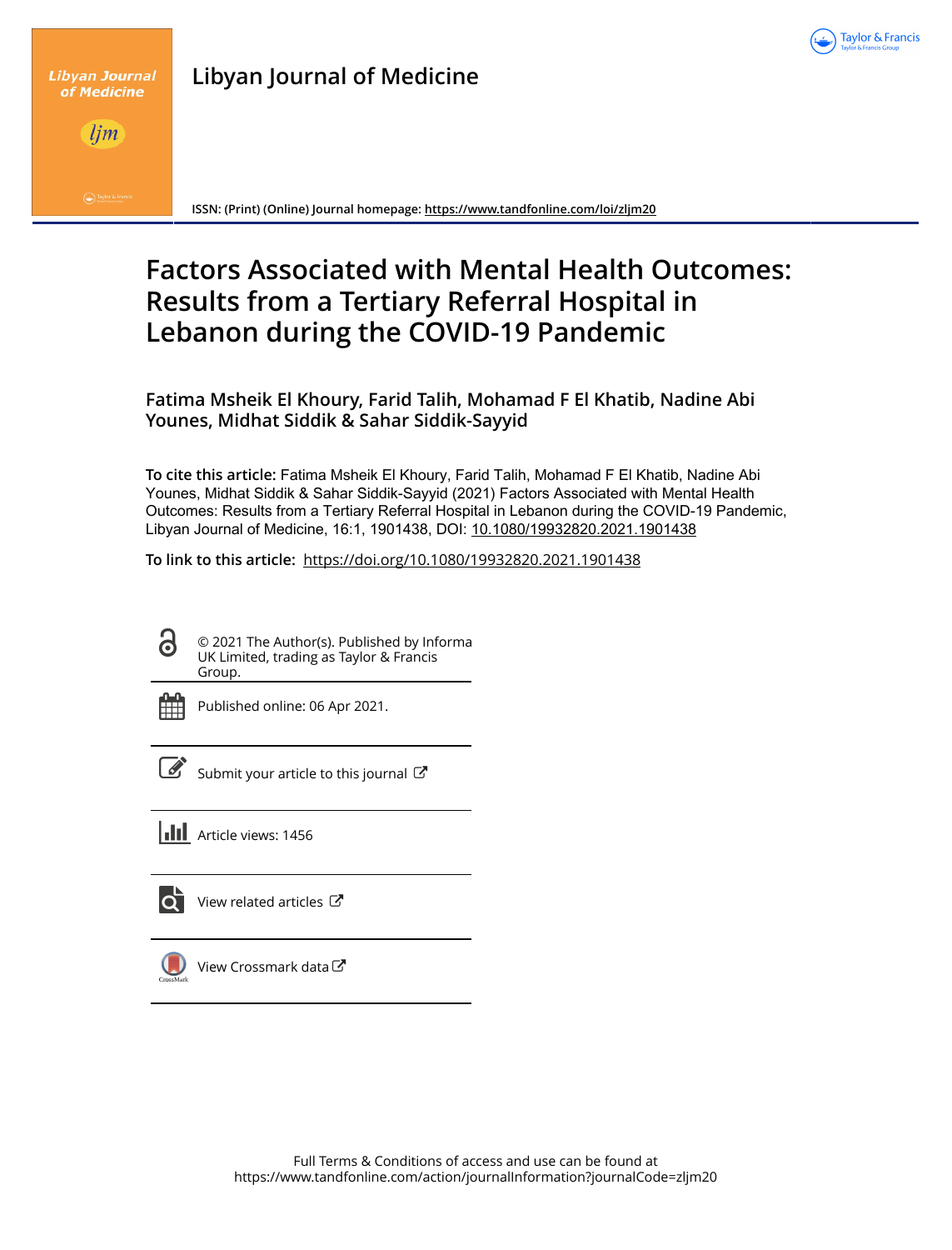#### ORIGINAL ARTICLE



**a** OPEN ACCESS **D** Check for updates

# **Factors Associated with Mental Health Outcomes: Results from a Tertiary Referral Hospital in Lebanon during the COVID-19 Pandemic**

Fatima Msheik El Khoury<sup>a</sup>, Farid Talih<sup>[b](#page-1-0)</sup>, Moh[a](#page-1-0)mad F El Khatib<sup>a</sup>, Nadine Abi Younes<sup>a</sup>, Midhat Siddik<sup>c</sup> [a](#page-1-0)nd Sahar Siddik-Sayyid<sup>a</sup>

<span id="page-1-1"></span><span id="page-1-0"></span><sup>a</sup>Department of Anesthesiology & Pain Medicine, American University of Beirut Medical Center, Beirut, Lebanon; <sup>b</sup>Department of Psychiatry, American University of Beirut Medical Center, Beirut, Lebanon; 'Faculty of Medicine, American University of Beirut, Beirut, Lebanon

#### **ABSTRACT**

Coronavirus Disease (COVID-19) has caused global mental health impacts, and healthcare workers (HCWs) face an increased risk of exposure to the disease when compared to the general population. This study aimed to assess factors associated with mental health among Lebanese HCWs six months after the start of the COVID-19 pandemic. A cross-sectional study was conducted among HCWs at a tertiary hospital, in Lebanon between June and July 2020. The survey included data on demographics, exposure to COVID-19, preparedness to COVID-19 outbreak, risk perceptions of COVID-19, and mental health dimensions. Chi-squared and Fisher's exact tests were used to understand the association among these variables. One hundred and ninety-three of 1,600 Lebanese HCWs participated. More than 80% reported high preparedness levels towards the COVID-19 outbreak, 69% believed that their job was putting them at risk, and 70% altruistically accepted these risks. Anxiety and depression symptomatology were present in 24% and 23% of HCWs; who were more likely to feel more stress at work (83% vs 60%; *p* = 0.004; 82% vs 61%; *p* = 0.01, respectively), feel afraid of falling ill (72% vs 55%; *p* = 0.03; 77% vs 54%; *p* = 0.01, respectively), fear death (21% vs 7%; *p* = 0.01; 25% vs 6%;  $p \le 0.001$ , respectively), and believed that people avoided their families (39% vs 21%;  $p = 0.01$ ; 35% vs 65%;  $p = 0.02$ , respectively). HCWs who reported signs of depression were less likely to altruistically accept the risks of caring for COVID-19 patients, compared to those who did not (57% vs 74%; *p =* 0.03). This study aimed to detect factors associated with mental health among Lebanese HCWs during the COVID-19 pandemic. Findings suggested that altruistic acceptance of COVID-19 risks is higher among HCWs with positive exposure history to COVID-19 and those with less depressive symptomatology.

## **1. Introduction**

The ongoing Coronavirus Disease 19 (COVID-19) pandemic has affected all aspects of daily life and caused individuals to feel destabilized, with many struggling to adapt to life under quarantine [[1\]](#page-7-0). Researchers have been attempting to describe the increased psychological distress and to investigate the underlying triggers of these symptoms in relation to the pandemic. Multiple studies have documented an increase in overall psychological distress [[1,](#page-7-0)[2](#page-7-1)], which could be predictive of a long-term increase in mental health issues among exposed populations [\[1–3\]](#page-7-0). As of December 2020, the international count is over 72 million cases with almost 1.5 million deaths. In Lebanon, the numbers have been rapidly escalating, with over 140,000 cases to date [\[4\]](#page-8-0).

<span id="page-1-5"></span><span id="page-1-4"></span><span id="page-1-3"></span><span id="page-1-2"></span>Due to the nature of their work at the frontlines of the fight against COVID-19, healthcare workers (HCWs) face an increased risk of exposure to the disease when compared to the general population [[5\]](#page-8-1).

This in turn could put them at higher risk of developing psychological distress. Information extrapolated from studies conducted during recent similar pandemics ((Severe Acute Respiratory Syndrome (SARS) and Middle East Respiratory Syndrome (MERS)) has been helpful in predicting the trends of mental health issues that would unfold during this one. Research conducted on the psychological impact of working during the SARS epidemic indicated that HCWs reported symptoms of post-traumatic stress disorder due to the acute stress experienced under those conditions [\[6\]](#page-8-2). Nonetheless, the realization of the fullextent of the COVID-19 pandemic as well as fears of lack of proper preparedness by healthcare institutions might not have been apparent in sample populations tested for psychological symptoms early during the pandemic [[7\]](#page-8-3).

<span id="page-1-7"></span><span id="page-1-6"></span>The stress-appraisal theory hypothesizes that perceived vulnerability to a disease as well as the ability to cope with the pandemic affect the extent of

© 2021 The Author(s). Published by Informa UK Limited, trading as Taylor & Francis Group.

This is an Open Access article distributed under the terms of the Creative Commons Attribution-NonCommercial License (http://creativecommons.org/licenses/by-nc/4.0/), which permits unrestricted non-commercial use, distribution, and reproduction in any medium, provided the original work is properly cited.

**ARTICLE HISTORY** Received 22 January 2021 Accepted 8 March 2021

## **KEYWORDS**

COVID-19; preparedness; risks; altruism; anxiety; depression; lebanon

CONTACT Sahar Siddik-Sayyid S ss01@aub.edu.lb Department of Anesthesiology & Pain Medicine, American University of Beirut Medical Center, Beirut, Lebanon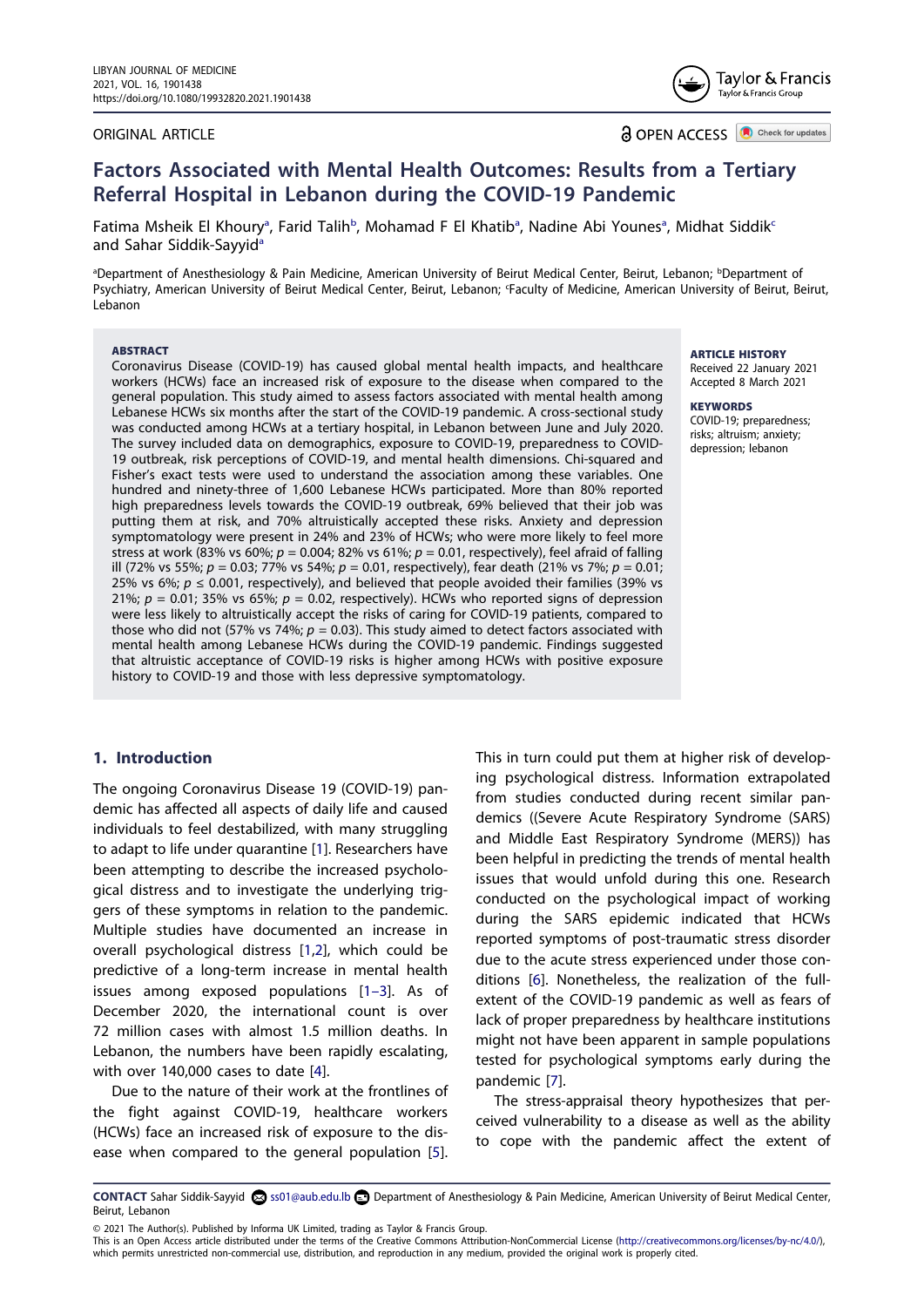<span id="page-2-0"></span>perceiving it as a threat [[8\]](#page-8-4). It is important to understand the relationship between COVID-19 risk perceptions and HCWs' mental health, as well as attempting to examine the factors that would enable HCWs to cope with this pandemic. Additionally, theories in social psychology have stated that altruistic behavior gains dominance over negative emotions and anxiety, which leads to increased engagement in altruistic activities in challenging situations [[9\]](#page-8-5). Few studies have tried to understand the impact of altruistic acceptance of risks by HCWs on the psychological responses towards the pandemic; hence, it is pertinent to examine this variable and its impact on mental health.

<span id="page-2-1"></span>To our knowledge, this is the first study in Lebanon that aims to assess the preparedness of HCWs six months after the COVID-19 pandemic, their perceptions of COVID-19 risks, their altruistic acceptance of risks, as well as the extent to which these variables are associated with mental health dimensions (anxiety and depression) among these HCWs. The results of this study might serve as important evidence for healthcare policy makers and mental health advocates in Lebanon, in order to develop and implement mental health programs, and better design risk communication programs for future pandemics.

## **2. Material and methods**

## *2.1. Study design and population*

This study used a quantitative cross-sectional research design. It was conducted at the American University of Beirut Medical Center (AUBMC), a tertiary care hospital in Lebanon, which treats COVID-19 patients. After securing ethical approval, data were collected using online self-administered questionnaire, via the Lime Survey portal. Since the study has no foreseeable risks, consent was obtained in an electronic format. All physicians, residents, and nurses working in the hospital who agreed to participate in the study were included. No exclusion criteria were applied. For privacy and confidentiality, the researchers were blinded to the list of emails of participants and all data were completely de-identified.

## *2.2. Instrumentation*

Data were collected using an online questionnaire, consisting of five parts: (a) basic demographics, (b) data on exposure to COVID-19, (c) data on preparedness to COVID-19 outbreak, (d) during outbreakperceptions of COVID-19 related risks/feelings, and (e) mental health dimensions (anxiety and depression).

## *2.2.1. Demographics*

Participants were asked to provide information on demographic items: (a) age (b) gender (c) occupation (d) work experience and (e) living conditions.

## *2.2.2. Exposure to COVID-19*

Participants were asked to answer four questions on whether they have (a) worked in a unit dealing with suspected COVID-19 patients, (b) been exposed to COVID-9 person, (c) cared for COVID-19 patient, (d) had a family member or relative infected by COVID-19. Each of these variables were answered with yes or no.

## *2.2.3. Preparedness for COVID-19*

Participants from anesthesiology, emergency medicine, family medicine, internal medicine, obstetrics/ gynecology, pediatrics and surgical specialties were asked to rate the preparedness of their practice towards the COVID-19 pandemic. Questions were answered using yes or no, or do not know. This survey has been previously administered as a nationwide survey by the National Nurses United (NNU) in the USA in March 2020 [[10](#page-8-6)].

## <span id="page-2-2"></span>*2.2.4. Risk perceptions and altruistic acceptance of risk questionnaire*

<span id="page-2-3"></span>This perceived threat questionnaire was developed by Chong et al. during the SARS pandemic [[11\]](#page-8-7), and was used in this study to measure outbreak perceptions of COVID-19 related risks. This 10-item questionnaire uses a 5-item Likert scale (strongly disagree, disagree, not sure, agree, strongly agree). Nine of these items addressed employees during-outbreak perceptions of a COVID-related threat, while the 10<sup>th</sup> item was a measure of altruistic acceptance of risk. Responses were dichotomized into positive responses: 'agree' or 'strongly agree', while 'strongly disagree', 'disagree', and 'not sure' were considered negative.

## *2.2.5. Mental health dimensions (PHQ-4)*

<span id="page-2-4"></span>The mental health of respondents was assessed using the four-item Patient Health Questionnaire (PHQ-4), a shortened version of the longer PHQ, which offers psychologists a concise, self-administered tool for assessing anxiety and depression. It consists of a 2-items depression scale (PHQ-2) and a 2-items anxiety scale for the General Anxiety Disorder (GAD-2) [\[12\]](#page-8-8), and it was tested for validity and reliability. The internal consistencies, measured by Cronbach's alpha, for PHQ-4, PHQ2, and GAD2 are  $\alpha = 0.78$ ,  $\alpha = 0.75$ , and  $\alpha$  = 0.82, respectively, and all are acceptable. In addition, the intercorrelation of the subscales PHQ-2 and GAD-2 ( $r = 0.61$ ) reached the expected height.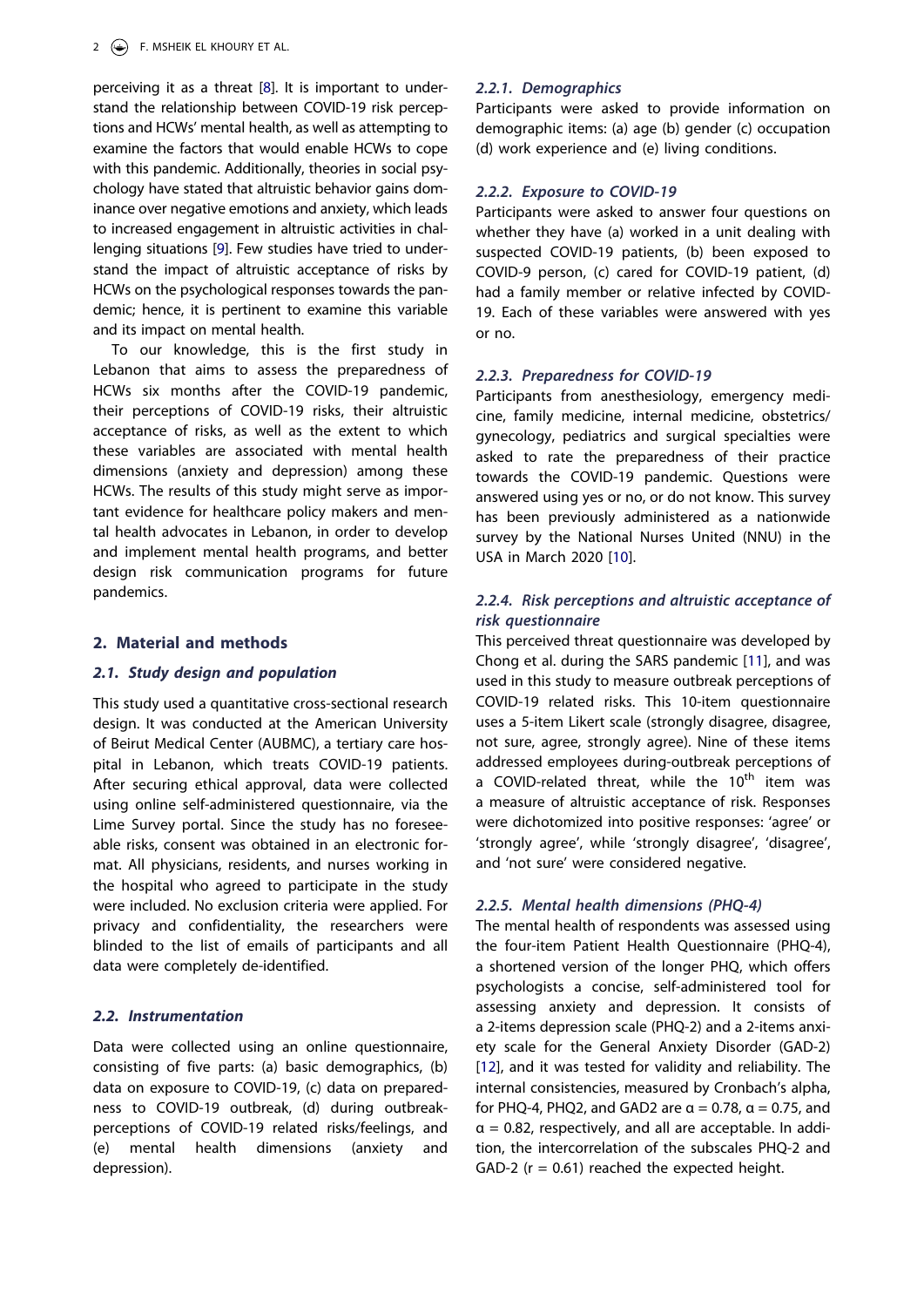This 4-item questionnaire uses a 4-item Likert scale ranging from 0 to 3 ( $0 =$  not at all,  $1 =$  several days,  $2 =$  more than half days,  $3 =$  nearly every day). The responses on each 2-item subscale were dichotomized into positive for anxiety/depression symptomatology and negative for anxiety/depression symptomatology, whereby a score of 3 or greater was considered positive for screening purposes.

## **3. Data collection**

Data were collected using an online survey. A pool of 1600 HCWs (physicians, residents, and nurses) received an invitation email to participate in the study between June 2020 and July 2020 after a major surge in the number of coronavirus cases in Lebanon. This invitation comprised a brief synopsis of the research and purpose of the study, along with an informed consent to be signed electronically before taking the survey.

#### *3.1. Data analysis*

The statistical analysis of the data was performed using IBM's Statistical Package for the Social Sciences (SPSS) version 27.0. Descriptive analysis was conducted to elaborate the data collected from the survey in terms of frequency and percentages for categorical variables (gender, occupation, work experience, living conditions, preparedness, risk perception, altruistic acceptance of risks, and mental health dimensions), as well as mean and standard deviation for continuous ones (age). Chi-squared test and Fisher's exact test were used to understand the bivariate associations of [1] risk perceptions with demographics and exposure history [2], altruistic acceptance of risk with demographics and exposure history [3], mental health dimensions with demographics and exposure history [4], risk perceptions and altruistic acceptance of risk with mental health dimensions.

## *3.1.1. Ethical consideration*

The ethical approval was secured from the Institutional Review Board at the American University of Beirut (AUB; IRB# SBS-2020-0194) on 5 June 2020.

#### **4. Results**

#### *4.1. Characteristics of respondents*

Of all invited participants, 193 (12%) filled the questionnaire. The surveyed HCWs comprised 57% women and 43% men with a mean age of 38 (21–75) years. Thirty-three percent of them were attending physicians, 24% were residents, and 43% were nurses. Thirty percent of respondents had a work experience

of more than 16 years, and the majority of them (72%) lived with their families during the outbreak. Sixty-six percent reported working in units dealing with suspected COVID-19 patients, 22% were exposed to COVID-19 person, 18% cared for COVID-19 patients, and 10% reported having one COVID-19 positive family member or friend.

#### *4.2. Preparedness*

Six out of the ten preparedness items scored 80% and above, and these were [1]: employer provided information about novel coronavirus and how to recognize and respond to possible cases [2] employer instituted travel/exposure history screening for all patients with fever and/or respiratory symptoms [3] employees have access to N95 respirators [4] employees were trained on safely donning and doffing proper personal protective equipment (PPE) in the previous year [5] there has been a plan in place to isolate a patient with a possible novel coronavirus infection and [6] employer had a policy to address employees with suspected or known exposure to novel coronavirus. The remaining four items scored lower, and addressed having access to powered air-purifying respirators (28%), having sufficient PPE stock on hand (63%), being fit tested in the previous year (46%), and having an overflow plan to place additional trained staff to enable safe care provision to patients on isolation for possible novel coronavirus exposure (59%) [\(Table 1](#page-4-0)).

## *4.3. Risk perceptions and altruistic acceptance of risk during the outbreak*

Nearly two thirds of HCWs believed that their job was putting them at risk and felt extra stress at work. In addition, 59% were afraid of falling ill with COVID-19, while 43% felt they had little control over being infected or not. Ten percent of participants felt they would die if they get infected and 3% thought about resigning because of COVID-19. Seventy-seven percent were afraid to pass COVID-19 to others and 60% were concerned that families and friends feared to get infection through them. Only 25% were worried that people avoided their families because of their work. As for altruistic acceptance of risks, most participants (70%) accepted taking the risk of caring for COVID-19 patients ([Appendix A\)](#page-9-0).

A considerable proportion of nurses felt extra stress at work (81%, 95% C.I. [73%, 89%]) compared to physicians and residents (60%, 95% C.I. [47%, 72%] and 46%, 95% C.I. [31%, 61%]; *p <* 0.001), were afraid of falling ill with COVID-19 (69%, 95% C.I. [58%, 79%]) compared to physicians and residents (52%, 95% C.I. [39%, 65%] and 50%, 95% C.I. [35%, 65%]; *p* = 0.05), and perceived that people avoided their families because of work (41%, 95% C.I. [31%, 53%]) compared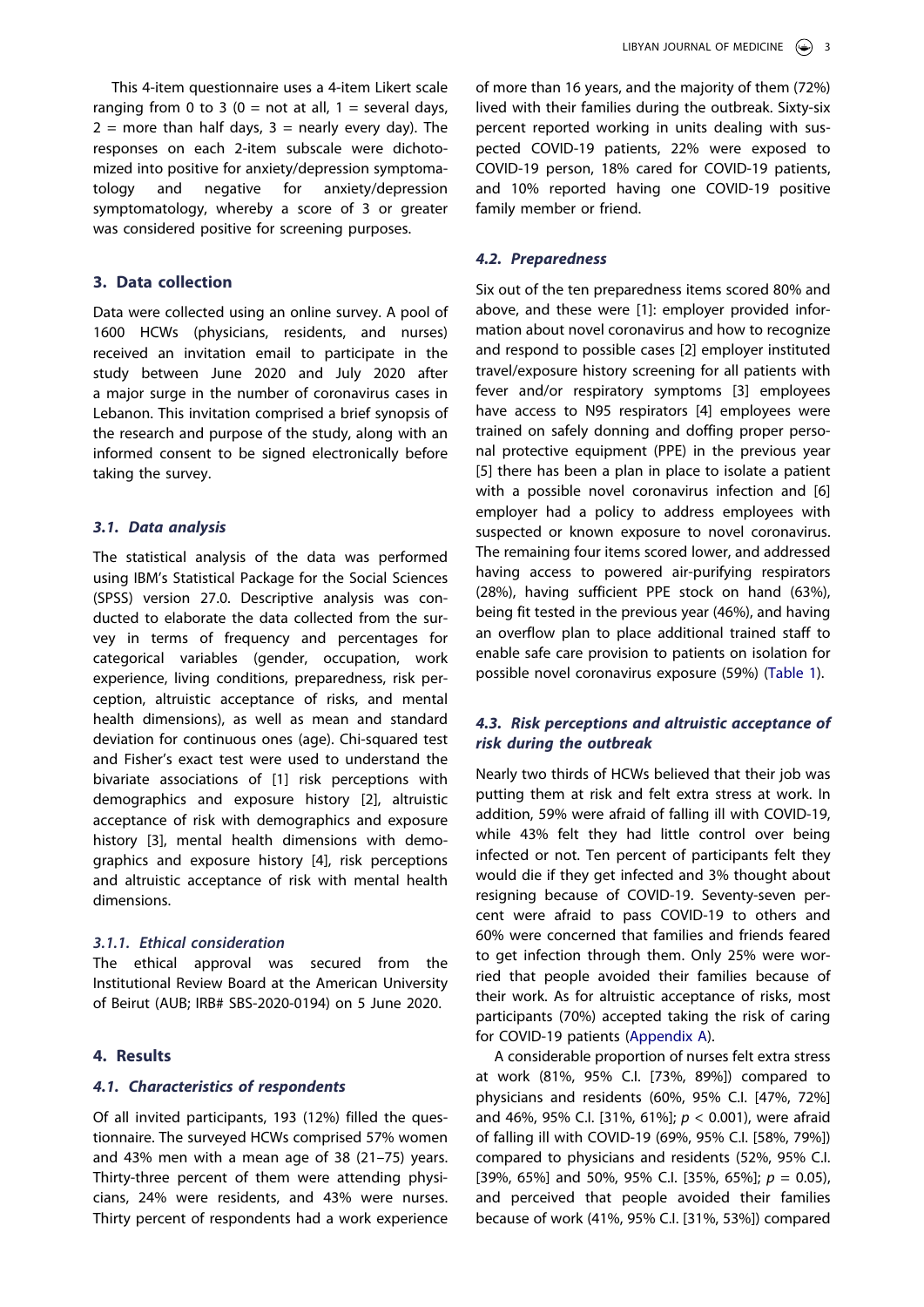<span id="page-4-0"></span>**Table 1.** Respondents' perceived preparedness to COVID-19 outbreak.

|                                                                                                                                                                      | $n$ (%) out<br>of $152a$ | 95% C.I.<br>(LL, UL) |
|----------------------------------------------------------------------------------------------------------------------------------------------------------------------|--------------------------|----------------------|
| My employer has provided me with<br>information about novel coronavirus<br>and how to recognize and respond to<br>possible cases                                     | 140 (92)                 | (87, 96)             |
| My employer has instituted travel/<br>exposure history screening for all<br>patients with fever and/or respiratory<br>symptoms                                       | 140 (92)                 | (87, 96)             |
| I have access to N95 respirators in my<br>unit/department                                                                                                            | 121 (80)                 | (72, 86)             |
| I have access to PAPRs                                                                                                                                               | 43 (28)                  | (21, 36)             |
| My employer has sufficient PPE stock on<br>hand t protect staff if there is a rapid<br>surge in patients with possible corona-<br>virus infections                   | 96 (63)                  | (55, 71)             |
| I have been trained on safely donning<br>and doffing PPE in the previous year                                                                                        | 123 (81)                 | (74, 87)             |
| I have been fit tested in the<br>previous year                                                                                                                       | 69 (46)                  | (37, 54)             |
| There has been a plan in place to isolate<br>a patient with a possible novel corona-<br>virus infection                                                              | 132 (87)                 | (80, 92)             |
| My employer had an overflow plan to<br>place additional, trained staff to enable<br>safe care provision to patients on isola-<br>tion for possible novel coronavirus | 89 (59)                  | (50, 66)             |
| My employer has a policy to address<br>employees with suspected or known<br>exposure to novel coronavirus                                                            | 127 (84)                 | (77, 89)             |

<sup>a</sup>152 is the total number of participants who were asked about preparedness, and those were from anesthesiology, emergency medicine, family medicine, internal medicine, obstetrics/gynecology, pediatrics, and surgical specialties.

95% C.I. (LL, UL): 95% Confidence Interval for a Proportion (Lower Limit, Upper Limit).

to physicians and residents (10%, 95% C.I. [2%, 20%] and 17%, 95% C.I. [8%, 31%]; *p* < 0.01). Also, residents were more afraid of passing COVID-19 to others (89%, 95% C.I. [76%, 96%]) than physicians and nurses (67%, 95% C.I. [54%, 78%] and 77%, 95% C.I. [67%, 86%];  $p = 0.02$ ). As for living conditions, HCWs who lived alone were more likely to accept caring for COVID-19 patients than those who lived with their families (87%, 95% C.I. [76%, 95%] vs 64%, 95% C.I. [55%, 72%]; *p* = 0.003) [\(Appendix A](#page-9-0)).

A higher proportion of HCWs working in units dealing with suspected COVID-19 patients perceived the following risks compared to those who did not: their job was putting them at great risk (78%, 95% C.I. [70%, 85%] vs 56%, 95% C.I. [45%, 68%]; *p* = 0.001), extra stress at work (75%, 95% C.I. [66%, 82%] vs 53%, 95% C.I. [41%, 64%]; *p* = 0.001), significant worries by family and friends (68%, 95% C.I. [58%, 76%] vs 47%, 95% C.I. [36%, 49%]; *p* = 0.005), and people avoiding their families (34%, 95% C.I. [25%, 43%] vs 13%, 95% C.I. [6%, 22%];  $p = 0.001$ ). In addition, HCWs who worked in a unit dealing with suspected COVID-19

patients, exposed to a COVID-19 person, or cared for COVID-19 patient were more likely to accept the risks than those who did not (76%, 95% C.I. [67%, 83%] vs 62%, 95% C.I. [50%, 72%]; *p* = 0.04, 86%, 95% C.I. [75%, 96%] vs 66%, 95% C.I. [57%, 73%]; *p* = 0.01, and 88%, 95% C.I. [73%, 97%] vs 66%, 95% C.I. [58%, 73%]; *p* = 0.008, respectively) ([Appendix B](#page-10-0)).

#### *4.4. Mental health*

Anxiety and depression symptomatology were present in 24% and 23% of the participants, respectively. A higher proportion of nurses developed anxiety symptoms compared to physicians and residents (36%, 95% C.I. [26%, 47%] vs 18%, 95% C.I. [9%, 29%] and 13%, 95% C.I. [4%, 26%]; *p* = 0.004), and depression symptoms (32%, 95% C.I. [22%, 43%] vs 18%, 95% C.I. [9%, 29%] and 13%, 95% C.I. [5%, 26%]; *p* = 0.02) [\(Table 2\)](#page-5-0). No significant association was found between exposure history and mental health [\(Table 3\)](#page-5-1).

As shown in [Table 4,](#page-5-2) HCWs who developed anxiety and depression symptoms were more likely to report the following: feeling extra stress at work (83%, 95% C.I. [69%, 92%] vs 60%, 95% C.I. [52%, 68%]; *p* = 0.004; 82%, 95% C.I. [67%, 92%] vs 61%, 95% C.I. [53%, 69%];  $p = 0.01$ , respectively), being afraid of falling ill with COVID-19 (72%, 95% C.I. [57%, 84%] vs 55%, 95% C.I. [46%, 63%]; *p* = 0.03; 77%, 95% C.I. [62%, 89%] vs 54%, 95% C.I. [45%, 62%]; *p* = 0.01, respectively), fear of death (21%, 95% C.I. [11%, 36%] vs 7%, 95% C.I. [3%, 12%]; *p* = 0.01; 25%, 95% C.I. [13%, 40%] vs 6%, 95% C. I.  $[3\%, 11\%]$ ;  $p = \langle 0.001$ , respectively), and people avoiding their families (40%, 95% C.I. [26%, 56%] vs 21%, 95% C.I. [14%, 28%]; *p* = 0.01; 35%, 95% C.I. [24%, 55%] vs 21%, 95% C.I. [15%, 29%]; *p* = 0.02, respectively). In addition, HCWs who developed anxiety symptoms were also more likely to be worried about infecting others with COVID-19 as compared to those who did not (87%, 95% C.I. [74%, 95%] vs 73%, 95% C.I. [65%, 80.2%]; *p* = 0.05). A higher proportion of HCWs who developed depression symptoms believed their job was putting them at great risk compared to those who did not report depressive symptoms (86%, 95% C.I. [73%, 95%] vs 64%, 95% C.I. [56%, 72%];  $p = 0.01$ ). Also, HCWs who reported signs of depression symptoms were also less likely to altruistically accept the risks of caring for COVID-19 patients, compared to those who did not (57%, 95% C.I. [41%, 72%] vs 74%, 95% C.I. [66%, 81%]; *p =* 0.03).

## **5. Discussion**

The field healthcare is very stressful, with high prevalence of burnout, anxiety, and depressive symptoms. This has been established in the literature and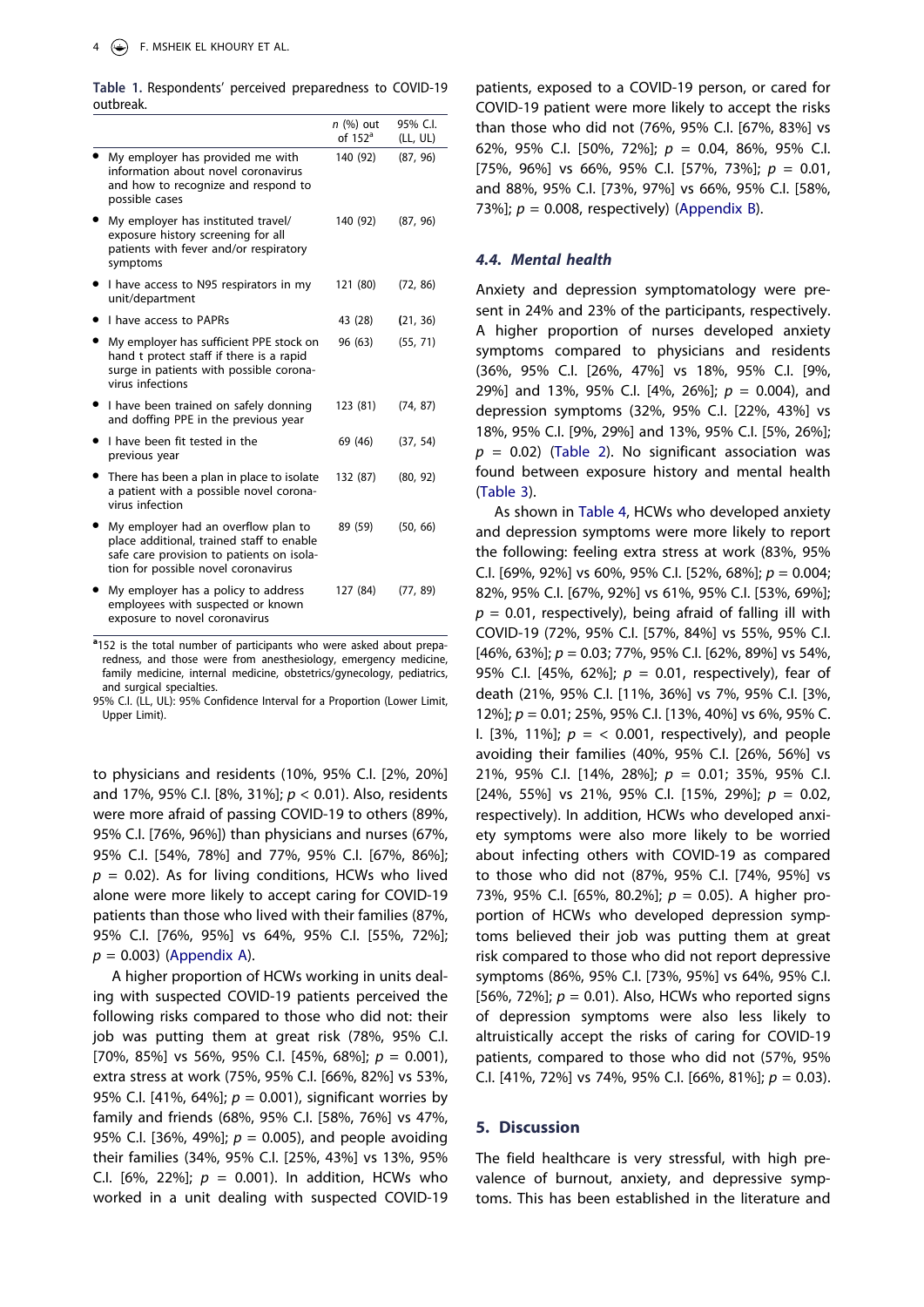<span id="page-5-0"></span>**Table 2.** Association of mental health dimensions with demographics.

|                              |                     |                    | Gender                |             |                        | Occupation            |                    |               |                           | Living conditions  |              |
|------------------------------|---------------------|--------------------|-----------------------|-------------|------------------------|-----------------------|--------------------|---------------|---------------------------|--------------------|--------------|
|                              |                     |                    | $n (%)^a$             |             |                        | $n (%)^a$             |                    |               |                           | $n (%)^a$          |              |
| Dimension                    | Total,<br>$n (%)^a$ | Males,<br>$n = 83$ | Females,<br>$n = 110$ | P-value     | Physician,<br>$n = 63$ | Resident,<br>$n = 46$ | Nurse,<br>$n = 84$ | P-value       | With family,<br>$n = 138$ | Alone,<br>$n = 55$ | P-value      |
| Anxiety<br><b>Depression</b> | 47 (24)<br>44 (23)  | 16 (19)<br>17 (21) | 31 (28)<br>27 (25)    | 0.18<br>0.6 | 11 (18)<br>11 (18)     | 6(13)<br>6(13)        | 30 (36)<br>27 (32) | 0.004<br>0.02 | 37(27)<br>36 $(26)$       | 10(18)<br>8(15)    | 0.26<br>0.08 |

**a** Shown as percentage of the total number who screened positive for anxiety or depression.

<span id="page-5-1"></span>**Table 3.** Association of mental health dimensions with exposure history.

|                              | Total,<br>$n (%)^a$ |                     | Worked in a unit dealing<br>with suspected COVID-19<br>patients |              |                   | Exposed to COVID-19 person |              |                | Cared for COVID-19 patient |              |                | Had a COVID-19 family<br>member/friend |              |
|------------------------------|---------------------|---------------------|-----------------------------------------------------------------|--------------|-------------------|----------------------------|--------------|----------------|----------------------------|--------------|----------------|----------------------------------------|--------------|
|                              |                     |                     | $n (%)^a$                                                       |              |                   | $n (%)^a$                  |              |                | $n (%)^a$                  |              |                | $n (%)^a$                              |              |
|                              |                     | Yes,                | No.                                                             |              | Yes.              | No,                        |              | Yes,           | No.                        |              | Yes.           | No,                                    |              |
| Dimension                    |                     | $n = 115$           | $n = 78$                                                        | P-value      | $n = 42$          | $n = 151$                  | P-value      | $n = 35$       | $n = 158$                  | P-value      | $n = 19$       | $n = 174$                              | P-value      |
| Anxiety<br><b>Depression</b> | 47 (24)<br>44 (23)  | 30 $(26)$<br>29(25) | 17(22)<br>15(19)                                                | 0.49<br>0.33 | 11(26)<br>12 (29) | 36 $(24)$<br>32(21)        | 0.75<br>0.31 | 7(30)<br>8(23) | 40 (25)<br>36(23)          | 0.51<br>0.99 | 7(37)<br>6(32) | 40 (23)<br>38 (22)                     | 0.18<br>0.33 |

**a** Shown as percentage of the total number who screened positive for anxiety or depression.

<span id="page-5-2"></span>**Table 4.** Association of risk perceptions and altruistic acceptance of risk with mental health dimensions.

|                                                                               |           |          | Anxiety   |           |          | Depression |         |
|-------------------------------------------------------------------------------|-----------|----------|-----------|-----------|----------|------------|---------|
|                                                                               |           |          | $n (%)^b$ |           |          | $n (%)^b$  |         |
|                                                                               | Total,    | Yes      | No        |           | Yes      | No         |         |
| Risk perceptions                                                              | $n (%)^a$ | $n = 47$ | $n = 146$ | $P$ value | $n = 44$ | $n = 149$  | P value |
| believed that my job was putting me at great risk                             | 134 (69)  | 37 (79)  | 97 (66)   | 0.11      | 38 (86)  | 96 (64)    | 0.01    |
| l felt extra stress at work                                                   | 127 (66)  | 39 (83)  | 88 (60)   | 0.004     | 36 (82)  | 91 (61)    | 0.01    |
| was afraid of falling ill with COVID-19                                       | 114 (59)  | 34 (72)  | 80 (55)   | 0.03      | 34 (77)  | 80 (54)    | 0.01    |
| I felt I had little control over whether I would get infected or not          | 83 (43)   | 25(53)   | 58 (40)   | 0.11      | 60 (40)  | 23(53)     | 0.16    |
| I thought I would be unlikely to survive if I were to get COVID-19            | 20(10)    | 10(21)   | 10(7)     | 0.01      | 11(25)   | 9(6)       | 0.00    |
| thought about resigning because of COVID-19*                                  | 6(3)      | 2(4)     | 4(2.7)    | 0.64      | 1(2.3)   | 5(3)       | 1.00    |
| I was afraid I would pass COVID-19 on to others                               | 148 (77)  | 41 (87)  | 107 (73)  | 0.05      | 38 (86)  | 110 (74)   | 0.08    |
| My family and friends were worried that they might get infected<br>through me | 115 (60)  | 32 (68)  | 86 (57)   | 0.17      | 30(68)   | 85 (57)    | 0.19    |
| People avoided my family because of my work                                   | 49 (25)   | 19 (40)  | 30(21)    | 0.01      | 17(35)   | 32 (21)    | 0.02    |
| Altruistic acceptance of risk                                                 |           |          |           |           |          |            |         |
| accept the risk of caring for COVID-19 patient                                | 135 (70)  | 28 (60)  | 107(73)   | 0.08      | 25(57)   | 110 (74)   | 0.03    |

<sup>a</sup> Shown as percentage of the total number who perceived some threat.<br>**b** Shown as percentage of the total number who screened positive for an

bShown as percentage of the total number who screened positive for anxiety or depression.

<span id="page-5-4"></span><span id="page-5-3"></span>also documented in our center prior to COVID-19 [[13](#page-8-9)[,14](#page-8-10)]. HCWs have reported an increase in the abovementioned symptoms during the COVID-19 pandemic [[15](#page-8-11)]. The HCWs are frontliners, and they are very susceptible to suffer from short- and long-term psychological impact of COVID-19 related stress. In order to support the mental health of physicians and nurses, they need training and support on how to develop resilience and withstand this stressful situation as well as to be heard, prepared, and protected [[16](#page-8-12)].

<span id="page-5-5"></span>Our study highlighted the preparedness, risk perceptions, altruistic acceptance of risks, and mental health outcomes during the COVID-19 pandemic at a tertiary care hospital in Lebanon. It showed that HCWs reported higher levels of perceived hospital preparedness compared to those reported by the National Nurses United in the USA during the COVID-19 pandemic [\[10](#page-8-6)]. The most significant differences were observed among the following

preparedness items: 92% of our HCWs reported being provided with information about the novel coronavirus and how to recognize and respond to possible cases compared to 46% of nurses; 87% of our HCWs knew about institutional plans to place or isolate a patient with a novel coronavirus infection compared to 31% among nurses; 59% reported that their units had an overflow plan to place additional staff to enable safe provision of care to patients on isolation compared to 13% of nurses; and lastly 84% knew about an institutional policy to address employees with suspected or known exposure to COVID-19 compared to 19% of nurses. For instance, AUBMC implemented procedures and regulations, which involved creating working conditions that prioritize HCW safety by focusing on decreasing the risk of infection from patients and other co-workers, and thus the possibility of transferring the infection to family members and others. Measures also included training HCWs through educational modules and simulations on how to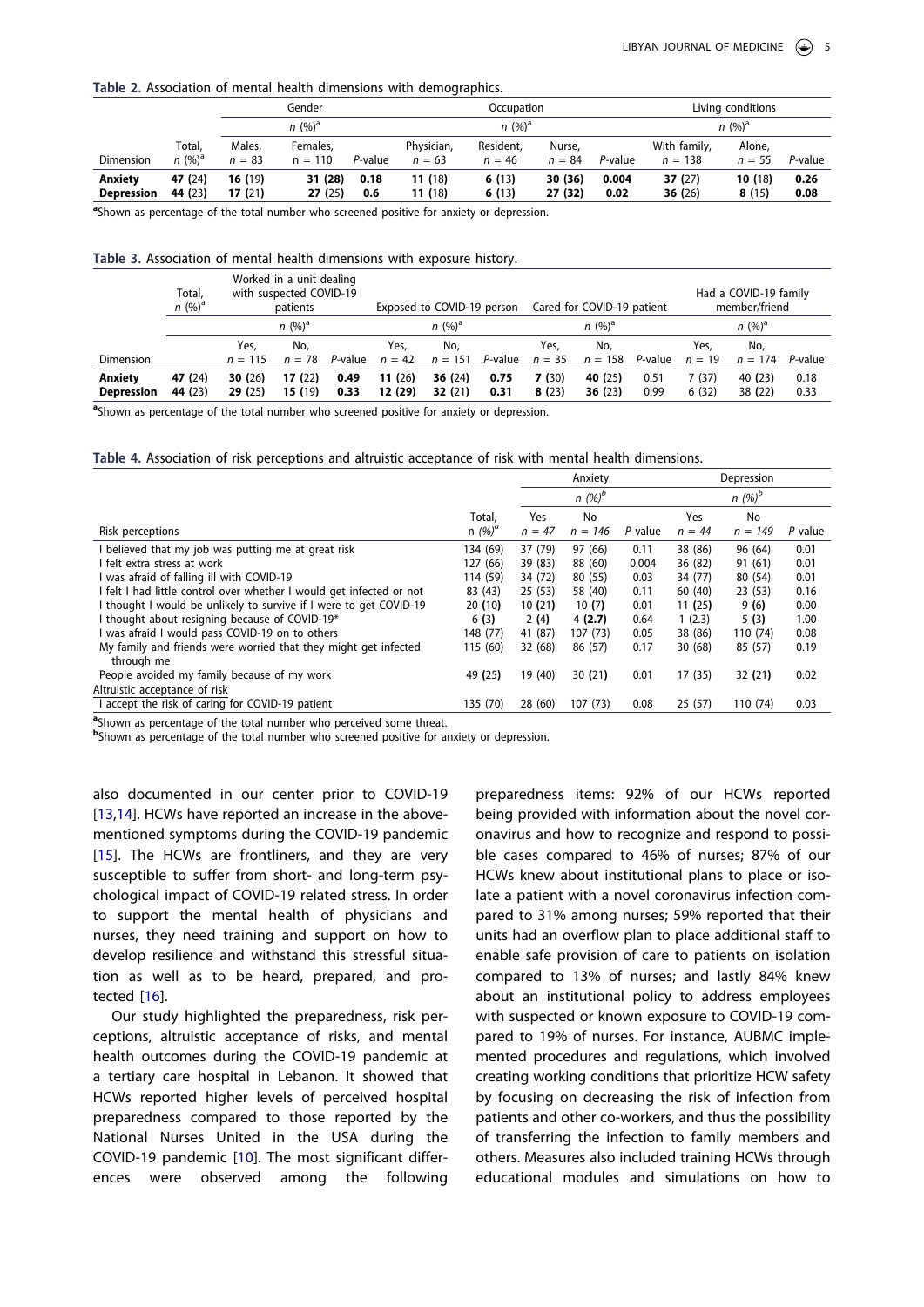safely care for COVID-19 patients. The hospital leadership was also heavily involved in continuously communicating updated information to all employees.

<span id="page-6-1"></span>As for risk perception, it is not surprising that the majority believed that their job was putting them at increased risk (69%) and felt extra stress at work (66%). These were more significant among HCWs who worked in units dealing with suspected COVID-19 patients. This finding is in line with previous studies indicating that during pandemics, HCWs commonly perceive their jobs as placing additional risk on their lives and therefore experience more stress at work [[11,](#page-8-7) [17–19\]](#page-8-13). Furthermore, in the present research, 59% were afraid of falling ill with COVID-19, compared to higher numbers in the literature during the SARS and COVID-19 pandemic [\[11](#page-8-7), [20](#page-8-14)]. This could be attributed to the organizational preparedness plan, which focused on healthcare personnel management, training of HCWs, and infection prevention in HCWs. On the other hand, nurses who are frontliners were more likely to perceive COVID-19 as a threat compared to other HCWs, and this is also in line with previous research [[17,](#page-8-13)[21\]](#page-8-15). A recent meta-analysis indicates that COVID-19 has a considerable impact on the psychological wellbeing of frontline hospital staff, in particular nurses. Risk factors identified were underlying organic illness, gender (female), concern about family, fear of infection, lack of PPE and close contact with COVID-19. Systemic support, adequate knowledge and resilience were identified as factors protecting against adverse mental health outcomes [[17\]](#page-8-13).

<span id="page-6-4"></span><span id="page-6-3"></span><span id="page-6-0"></span>As for the altruistic acceptance of risk by HCWs during pandemics, research found contradicting evidence. Some studies showed that 40% to 50% accept such risks [\[11,](#page-8-7)[22\]](#page-8-16), while others found that HCWs showed a great deal of professional dedication and acceptance of the need to place themselves at risk and to overwork [[23](#page-8-17)[,24](#page-8-18)]. Although participants in our study perceived relatively high risks of COVID-19, their altruistic acceptance of risk was still high (70%), and this clearly indicates that HCWs were accepting these risks as they saw it being an integral part of professional obligation. Nonetheless, respondents who worked in COVID-19 units, were exposed to a COVID-19 person, or cared for COVID-19 patients significantly reported higher altruistic acceptance of risk than those who did not. This might be attributed to the fact that real exposure to COVID-19 related situations may clarify threats, change intuitive judgements, and reduce inaccurate risk perceptions of COVID-19, whereby habituation or 'getting used to a situation' is a major aspect in reducing fear and accepting its risks [[25](#page-8-19)].

<span id="page-6-5"></span>Despite the high-perceived preparedness levels in our institution, our results showed that 24% and 23% of respondents reported anxiety and depression symptoms, respectively. Likewise, a previous

<span id="page-6-2"></span>systematic review that included 12 research studies reported a pooled prevalence of 23% for anxiety as well as depression symptoms, with similar higher prevalence among nurses [\[21\]](#page-8-15). Of note, mental health, as well as risk perceptions did not significantly differ among HCWs who lived alone or lived with their families. This is contradictory to previous work during the MERS epidemic, which found that significant concern was expressed by HCWs regarding their living conditions, as they reported higher risk of transmitting the disease to friends and family contributing to feelings of interpersonal isolation and additional job stress [\[26\]](#page-8-20).

<span id="page-6-6"></span>In our study, HCWs who reported anxiety and depression symptoms were more likely to perceive the risks of COVID-19. On the contrary, altruistic acceptance of risk was significantly negatively correlated with depression. This may indicate that altruistic acceptance of job-related risks may have protected some hospital employees against negative psychological outcomes following the COVID-19 outbreak. Our results were in line with a previous study that discussed altruistic behavior theory. It concluded that altruism is associated with reduced aggression and better psychological wellbeing [\[9](#page-8-5)]. This is supported by the social psychology theory, which posits that altruistic behavior gains dominance over fear and reduces stress caused by the fight-fight response in the face of perceived danger [[27\]](#page-8-21).

## <span id="page-6-7"></span>**6. Strengths and limitations**

The scale of the COVID-19 pandemic in terms of mortality and morbidity cases across the globe mandated the need to provide high-quality data on the psychological impacts of COVID-19. The main strength of this study is its exclusive focus on mental health outcomes among HCWs during the COVID −19 pandemic in Lebanon, while discussing mental health issues is still considered as a taboo in some of the Arab countries. The study did not only highlight the need for early targeted interventions toward HCWs, but it explored particularly altruistic behavior among medical professionals, and the role it plays mitigating the negative effects of the COVID-19 pandemic. Of particular importance is the evidence that real exposure to COVID-19 related situations has increased altruistic acceptance of COVID-19 risks by HCWs. This was also associated with reduced depression. Hence, results of this study might help focus the efforts of health decision-makers and mental health advocates in Lebanon towards implementing primary interventions that are concerned with taking actions to mitigate sources of psychological distress among HCWs. Such interventions should also focus on structuring work environments, that nourish altruistic behavior among HCWs. Finally, this study used rigorous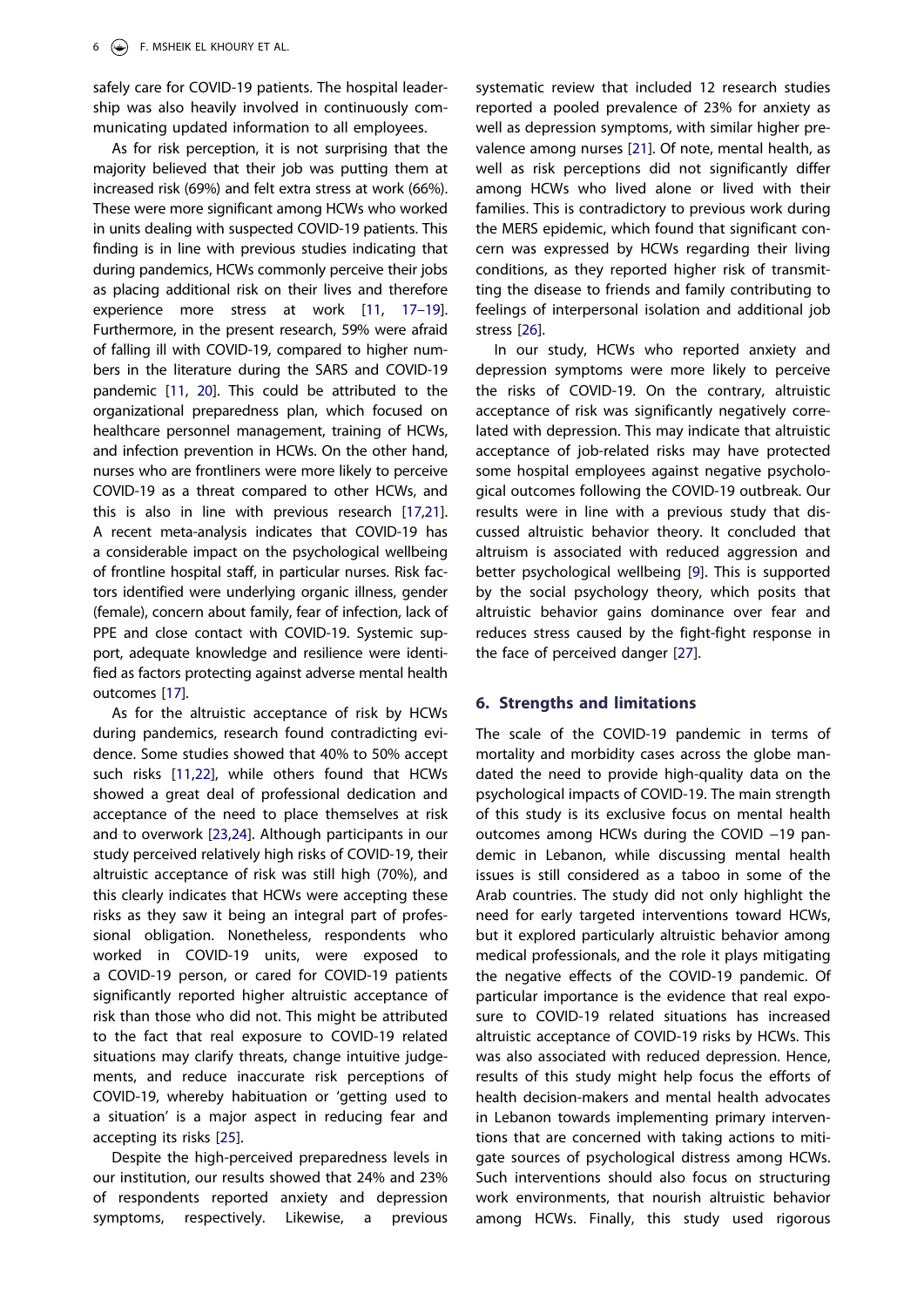validated tools to assess different psychological status among HCWs.

While the study used high methodological standards to explore factors associated with mental health outcomes, our study has several clear limitations. First, the study was conducted in a single well-prepared and large teaching hospital, limiting the generalization of our findings to other hospitals or community settings. Second, change in work pattern, absence of staff due to COVID 19 infection or isolation, and redeployment of HCWs to higher risk areas could have amplified the impact of COVID-19 pandemic. Third, the study was cross-sectional and lacks longitudinal follow-up, limiting our ability to examine causal relations between the study variables and mental health outcomes. Fourth, this study was conducted during unprecedented turbulent political and economic circumstances in the country, and this study was unable to distinguish between COVID-19 related mental health outcomes and stressors versus political and economic stress in Lebanon. Accordingly, invited HCWs might have strong aversion to participate in any research study due to the overall challenging circumstances in the country, and thus could have been too stressed to respond. This raises a fifth limitation which is the low response rate (12%). Sixth, this study was unable to distinguish between pre-existing mental health symptoms vs new symptoms, and this could skew the results.

## **7. Conclusions**

Our study showed a relatively high level of perceived hospital preparedness towards the COVID-19 pandemic, yet our respondents still reported high levels of risk perception, anxiety, and depression particularly among nurses. Intriguingly, a higher altruistic acceptance of COVID-19 risks was observed among HCWs with positive exposure history, and this was also associated with reduced depression among our respondents. To face future epidemics, future research should further explore the latent factors that are associated with altruistic acceptance of risks, and to further confirm whether it will be also more prevalent among HCWs with virus exposure history. In addition, future research with a larger number of respondents should examine the moderating role that altruistic acceptance of risks may play in the relationship between risk perceptions and mental health outcomes.

## **Acknowledgments**

The authors would like to thank Dr. Martine Bejjani for verifying the statistical analysis of this work. We are also grateful to all health care professionals who accepted to be part of this study despite the tense situation.

#### **Funding**

No funding was received

#### **Abbreviations**

COVID-19: Coronavirus Disease 19; SARS: Severe Acute Respiratory Syndrome; MERS: Middle East Respiratory Syndrome; HCWs: Health care workers; PHQ-4: Patient Health Questionnaire; NNU: National Nurses United; GAD-2: General Anxiety Disorder; PHQ-2: Depression Scale; PPE: Personal Protective Equipment; AUBMC: American University of Beirut Medical Center.

#### **Authors' contributions**

Dr. Siddik-Sayyid had full access to all of the data in the study and takes responsibility for the integrity of the data and the accuracy of the data analysis.

*Study concept and design*: Msheik-El Khoury, Siddik-Sayyid

*Acquisition of data*: Msheik-El Khoury, Siddik-Sayyid

*Analysis and interpretation of data*: Msheik-El Khoury, El-Khatib, Siddik-Sayyid

*Drafting of the manuscript*: Msheik-El Khoury, Abi Younes, Siddik, Siddik-Sayyid

*Critical revision of the manuscript for important intellectual content*: Msheik-El Khoury, Talih, El-Khatib, Siddik-Sayyid *Statistical analysis*: Msheik-El Khoury

*Administrative, technical, or material support*: Msheik-El Khoury, Siddik-Sayyid

## **Data deposition**

Data is deposited in Mendeley public database and is available on this DOI: 10.17632/k2ycvyn27v.1.

## **Ethics approval and consent to participate**

The study was approved by the Social behavioral Sciences (SBS) Institutional Review Board (IRB) of the American University of Beirut (Reference # SBS-2020-0194). Participation in the study was voluntary. All the necessary measures to safeguard participants' anonymity and confidentiality of information were respected. Electronic Informed consent was obtained from all the participants

## **Disclosure statement**

The authors declare that there is no conflict of interest regarding the publication of this article.

#### **References**

- <span id="page-7-0"></span>[1] Dubey S, Biswas P, Ghosh R, et al. Psychosocial impact of COVID-19. Diabetes Metab Syndr Clin Res Rev. [2020](#page-1-2);14(5):779–788.
- <span id="page-7-1"></span>[2] Wang H, Xia Q, Xiong Z, et al. The psychological distress and coping styles in the early stages of the 2019 coronavirus disease (COVID-19) epidemic in the general mainland Chinese population: a web-based survey. PLoS One. [2020](#page-1-3);15(5):1–10.
- [3] Feng L sen, Dong Z jiao, Yan R yu, Wu X gian, Zhang L, Ma J, et al. Psychological distress in the shadow of the COVID-19 pandemic: preliminary development of an assessment scale. Psychiatry Res. 2020;291:113202.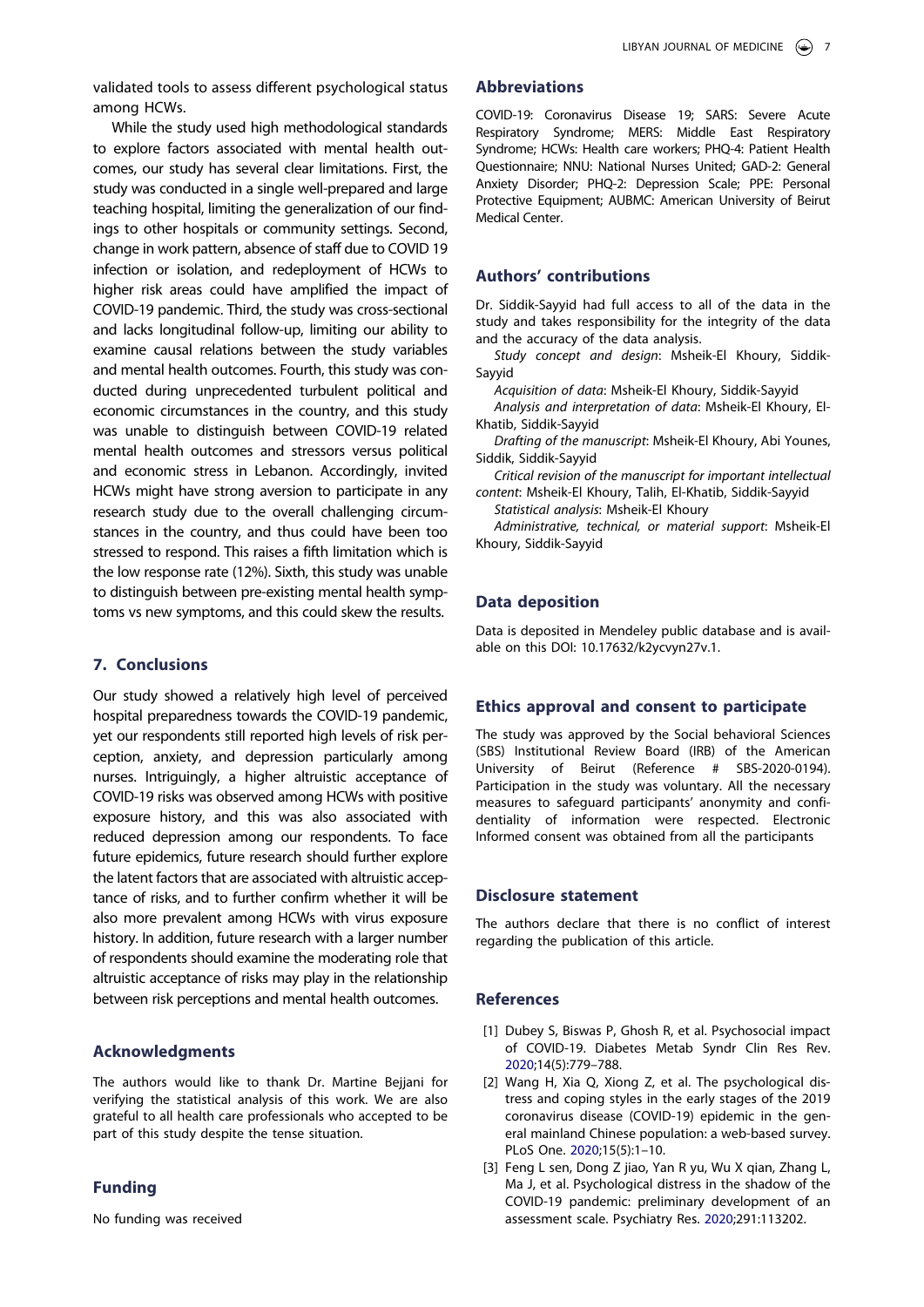- <span id="page-8-0"></span>[4] WHO. WHO Coronavirus Disease (COVID-19) Dashboard. [2020](#page-1-4). Available from: [https://covid19.who.](https://covid19.who.int/region/emro/country/lb)  [int/region/emro/country/lb](https://covid19.who.int/region/emro/country/lb). cited 2020 Dec 12.
- <span id="page-8-1"></span>[5] Kursumovic E, Lennane S, Cook TM. Deaths in healthcare workers due to COVID-19: the need for robust data and analysis. Anaesthesia. [2020;](#page-1-5)75(8):989–992.
- <span id="page-8-2"></span>[6] Heath C, Sommerfield A, Von Ungern-sternberg BS. Resilience strategies to manage psychological distress amongst healthcare workers during the COVID-19 pandemic: a narrative review. Anaesthesia. [2020](#page-1-6);75(10):1364–1371.
- <span id="page-8-3"></span>[7] Pfefferbaum BJ, North CS. Mental health and the Covid-19 pandemic. N Engl J Med. [2020;](#page-1-7)383(6):510–512.
- <span id="page-8-4"></span>[8] Lazarus RS, Folkman S. Stress, appraisal, and coping. New York: Springer Pub. Co.; [1984.](#page-2-0)
- <span id="page-8-5"></span>[9] Post SG. Altruism, happiness, and health: it's good to be good. Int J Behav Med. [2005;](#page-2-1)12(2):66–75.
- <span id="page-8-6"></span>[10] National Nurses United. NNU COVID-19 survey results. [2020](#page-2-2). Available from: [https://act.nationalnursesunited.](https://act.nationalnursesunited.org/page//files/graphics/0520_Covid19_Survey2_Results_Flyer.pdf)  [org/page//files/graphics/0520\\_Covid19\\_Survey2\\_](https://act.nationalnursesunited.org/page//files/graphics/0520_Covid19_Survey2_Results_Flyer.pdf) [Results\\_Flyer.pdf.](https://act.nationalnursesunited.org/page//files/graphics/0520_Covid19_Survey2_Results_Flyer.pdf) cited 2020 Jul 15.
- <span id="page-8-7"></span>[11] Chong MY, Wang WC, Hsieh WC, et al. Psychological impact of severe acute respiratory syndrome on health workers in a tertiary hospital. Br J Psychiatry. [2004](#page-2-3);185(2):127–133.
- <span id="page-8-8"></span>[12] Löwe B, Wahl I, Rose M, et al. A 4-item measure of depression and anxiety: validation and standardization of the Patient Health Questionnaire-4 (PHQ-4) in the general population. J Affect Disord. [2010;](#page-2-4)122(1–2):86–95.
- <span id="page-8-9"></span>[13] Talih F, Warakian R, Ajaltouni J, et al. Correlates of depression and burnout among residents in a Lebanese academic medical center: a cross-sectional study. Acad Psychiatry. [2016](#page-5-3);40(1):38–45.
- <span id="page-8-10"></span>[14] Talih F, Ajaltouni J, Farhood L, Depression and burnout among nurses in a Lebanese academic medical center. Leban Med J. [Internet]. [2018;](#page-5-3)66(2):92–97. Available from. [http://www.lebanesemedicaljournal.org/articles/66-2/origi](http://www.lebanesemedicaljournal.org/articles/66-2/original5.pdf) [nal5.pdf](http://www.lebanesemedicaljournal.org/articles/66-2/original5.pdf)
- <span id="page-8-11"></span>[15] Spoorthya MS, Pratapab SK, Mahantc S. Mental health problems faced by healthcare workers due to the COVID-19 pandemic – a review. Asian J Psychiatry. [2020](#page-5-4);51. DOI:[10.1016/j.ajp.2020.102119.](https://doi.org/10.1016/j.ajp.2020.102119)
- <span id="page-8-12"></span>[16] Shanafelt T, Ripp J, Trockel M. Understanding and addressing sources of anxiety among health care professionals during the COVID-19 pandemic. J Am Med Assoc. [2020;](#page-5-5)323(21):2133–2134.
- <span id="page-8-13"></span>[17] De Kock JH, Latham HA, Leslie SJ, et al. A rapid review of the impact of COVID-19 on the mental health of healthcare workers: implications for supporting psychological well-being. BMC Public Health. [2021](#page-6-0);21(1):1–18.
- [18] Koh D, Lim MK, Chia SE, et al. Risk perception and impact of severe acute respiratory syndrome (SARS) on work and personal lives of healthcare workers in Singapore: what can we learn? Med Care. 2005;43(7):676–682.
- [19] He S, Chen S, Kong L, et al. Analysis of risk perceptions and related factors concerning COVID-19 epidemic in Chongqing, China. J Community Health. 2020:0123456789 [Internet]. [10.1007/s10900-020-00870-4](https://doi.org/10.1007/s10900-020-00870-4).
- <span id="page-8-14"></span>[20] Shechter A, Diaz F, Moise N, et al. Psychological distress, coping behaviors, and preferences for support among New York healthcare workers during the COVID-19 pandemic. Gen Hosp Psychiatry. [2020;](#page-6-1)66:1–8.
- <span id="page-8-15"></span>[21] Pappa S, Ntella V, Giannakas T, et al. Prevalence of depression, anxiety, and insomnia among healthcare workers during the COVID-19 pandemic: a systematic review and meta-analysis. Brain Behav Immun. [2020](#page-6-2);88:901–907.
- <span id="page-8-16"></span>[22] Wu P, Fang Y, Guan Z, et al. The psychological impact of the SARS epidemic on hospital employees in China: exposure, risk perception, and altruistic acceptance of risk. Can J Psychiatry. [2009](#page-6-3);54(5):302–311.
- <span id="page-8-17"></span>[23] Liu Q, Luo D, Haase JE, et al. The experiences of health-care providers during the COVID-19 crisis in China: a qualitative study. Lancet Glob Heal. [2020](#page-6-4);8(6):790–798. .
- <span id="page-8-18"></span>[24] Can W, Learn W, Koh D, et al. Risk perception and impact of Severe Acute Respiratory Syndrome (SARS) on work and personal Lives of healthcare workers in Singapore what can we learn? Med Care. [2005](#page-6-4);43 (7):676–682.
- <span id="page-8-19"></span>[25] Schmidt M. Investigating risk perception : a short introduction. Chapter 3 in Schmidt M. 2004. Loss of agro-biodiversity in Vaviloc centers, with a special focus on the risks of genetically modified organisms (GMOs). Unpublished PhD Thesis, University of Vienna, Institute of Risk Research; ; Vienna, Austria, Oct [2004](#page-6-5).
- <span id="page-8-20"></span>[26] Khalid I, Khalid TJ, Qabajah MR, et al. Healthcare workers emotions, perceived stressors and coping strategies during a MERS-CoV outbreak. Clin Med Res. [2016;](#page-6-6)14(1):7–14.
- <span id="page-8-21"></span>[27] Fehr E, Fischbacher U. The nature of human altruism. Nature. [2003;](#page-6-7)425(6960):785–791.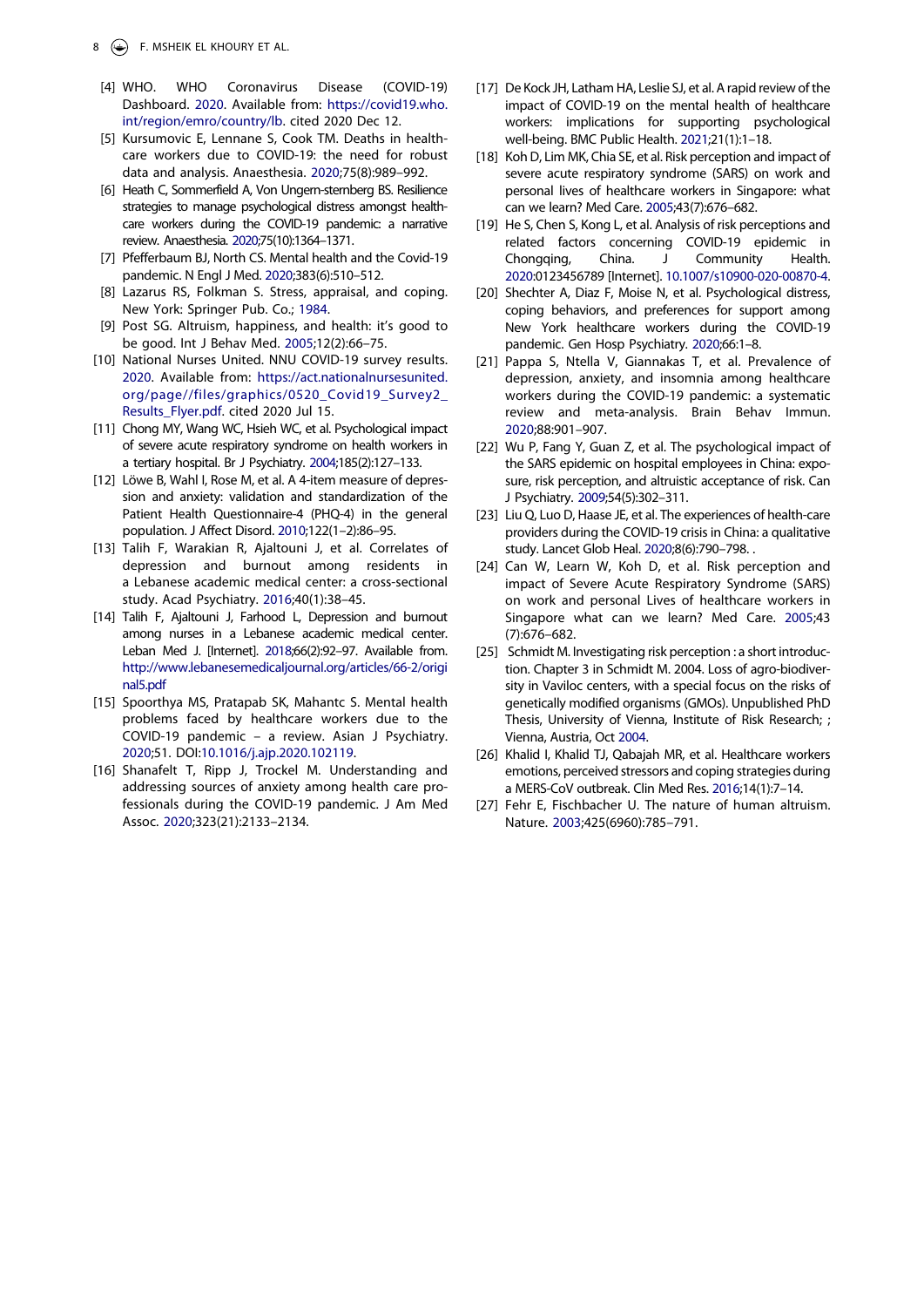<span id="page-9-0"></span>

|                                                                                           |           |                                                   | Gender                                                                                      |                      |                                                                          | Occupation                                                                                               |                                                     |         |                                              | iving conditions                                                       |                        |
|-------------------------------------------------------------------------------------------|-----------|---------------------------------------------------|---------------------------------------------------------------------------------------------|----------------------|--------------------------------------------------------------------------|----------------------------------------------------------------------------------------------------------|-----------------------------------------------------|---------|----------------------------------------------|------------------------------------------------------------------------|------------------------|
|                                                                                           |           |                                                   | $n (96)^q$                                                                                  |                      |                                                                          | $n \frac{(\%)^q}{\ }$                                                                                    |                                                     |         |                                              | $n (%)^q$                                                              |                        |
|                                                                                           | Total,    | Males,                                            | emales                                                                                      |                      | hysician                                                                 | Resident                                                                                                 | Nurse,                                              |         | Vith famil <sup>,</sup>                      | Alone,                                                                 |                        |
| Risk perceptions                                                                          | $n (%)^a$ | $\approx$                                         | $n = 110$                                                                                   | <sup>2</sup> -value  | $n = 63$                                                                 | $n = 46$                                                                                                 | $n = 84$                                            | aulev-c | $n = 138$                                    | $n = 55$                                                               | P-value                |
| believed that my job was putting me at great risk                                         | 134 (69)  |                                                   | 77 (70)                                                                                     |                      |                                                                          | (1(67)                                                                                                   |                                                     | 0.49    | 99 (72)                                      |                                                                        |                        |
| felt extra stress at work                                                                 | 27(66)    | 57 (69)<br>55 (66)<br>53 (47)<br>11 (13)<br>2 (2) |                                                                                             | 85333623<br>85333623 |                                                                          | $\begin{array}{l} 21 (46) \\ 71 (50) \\ 13 (50) \\ 21 (50) \\ 14 (50) \\ 41 (89) \\ 41 (61) \end{array}$ | 62 (73)<br>68 (81)<br>68 (47)<br>65 (77)<br>65 (77) |         |                                              | 35 (64)<br>31 (56)<br>31 (49)<br>32 (44)<br>6 (11)<br>4 (88)<br>4 (88) |                        |
| was afraid of falling ill with COVID-19                                                   | 14(59)    |                                                   |                                                                                             |                      |                                                                          |                                                                                                          |                                                     |         |                                              |                                                                        |                        |
| I felt I had little control over whether I would get infected or not                      | 83 (43)   |                                                   |                                                                                             |                      |                                                                          |                                                                                                          |                                                     |         |                                              |                                                                        |                        |
| I thought I would be unlikely to survive if I were to get COVID-19                        | 20 (10)   |                                                   |                                                                                             |                      |                                                                          |                                                                                                          |                                                     |         |                                              |                                                                        |                        |
| thought about resigning because of COVID-19                                               | 6(3)      |                                                   | $\frac{66}{66}$<br>$\frac{66}{66}$<br>$\frac{66}{66}$<br>$\frac{66}{66}$<br>$\frac{66}{66}$ |                      |                                                                          |                                                                                                          |                                                     |         | 96 (70)<br>87 (63)<br>96 143 19<br>96 143 19 |                                                                        | 8855876788<br>00000000 |
| was afraid I would pass COVID-19 on to others                                             | 48 (77)   | 66 (60)                                           |                                                                                             |                      |                                                                          |                                                                                                          |                                                     |         |                                              |                                                                        |                        |
| My family and friends were worried that they might get infected                           | 15 (60)   | 54 (65)                                           | 82 (75)<br>61 (56)                                                                          |                      | 41 (65)<br>38 (52)<br>38 (52)<br>6 (10)<br>67 (49)<br>42 (49)<br>31 (49) |                                                                                                          | 56 (66)                                             |         | 103 (75)<br>83 (60)                          |                                                                        |                        |
| through me                                                                                |           |                                                   |                                                                                             |                      |                                                                          |                                                                                                          |                                                     |         |                                              |                                                                        |                        |
| People avoided my family because of my work                                               | 49 (25)   | (21)                                              | 31 (28)                                                                                     | 32                   | 6(10)                                                                    | 8(17)                                                                                                    | 35 (41)                                             | 500     | 37 (27)                                      | 12(22)                                                                 | 0.47                   |
| Altruistic acceptance of risk                                                             |           |                                                   |                                                                                             |                      |                                                                          |                                                                                                          |                                                     |         |                                              |                                                                        |                        |
| accept the risk of caring for COVID-19 patient                                            | 135 (70)  | (0/9)                                             | 77 (70)                                                                                     | 0.99                 | 42 (67)                                                                  | 38 (83)                                                                                                  | 55 (66)                                             |         | 88 (64)                                      | 48 (87)                                                                | 003                    |
| "Shown as percentage of the total number who perceived some threat. " Fisher's exact test |           |                                                   | instead of Chi-square was used for association                                              |                      |                                                                          |                                                                                                          |                                                     |         |                                              |                                                                        |                        |

Appendix A. Association of risk perceptions, altruistic acceptance of risk with demographics **Appendix A.** Association of risk perceptions, altruistic acceptance of risk with demographics